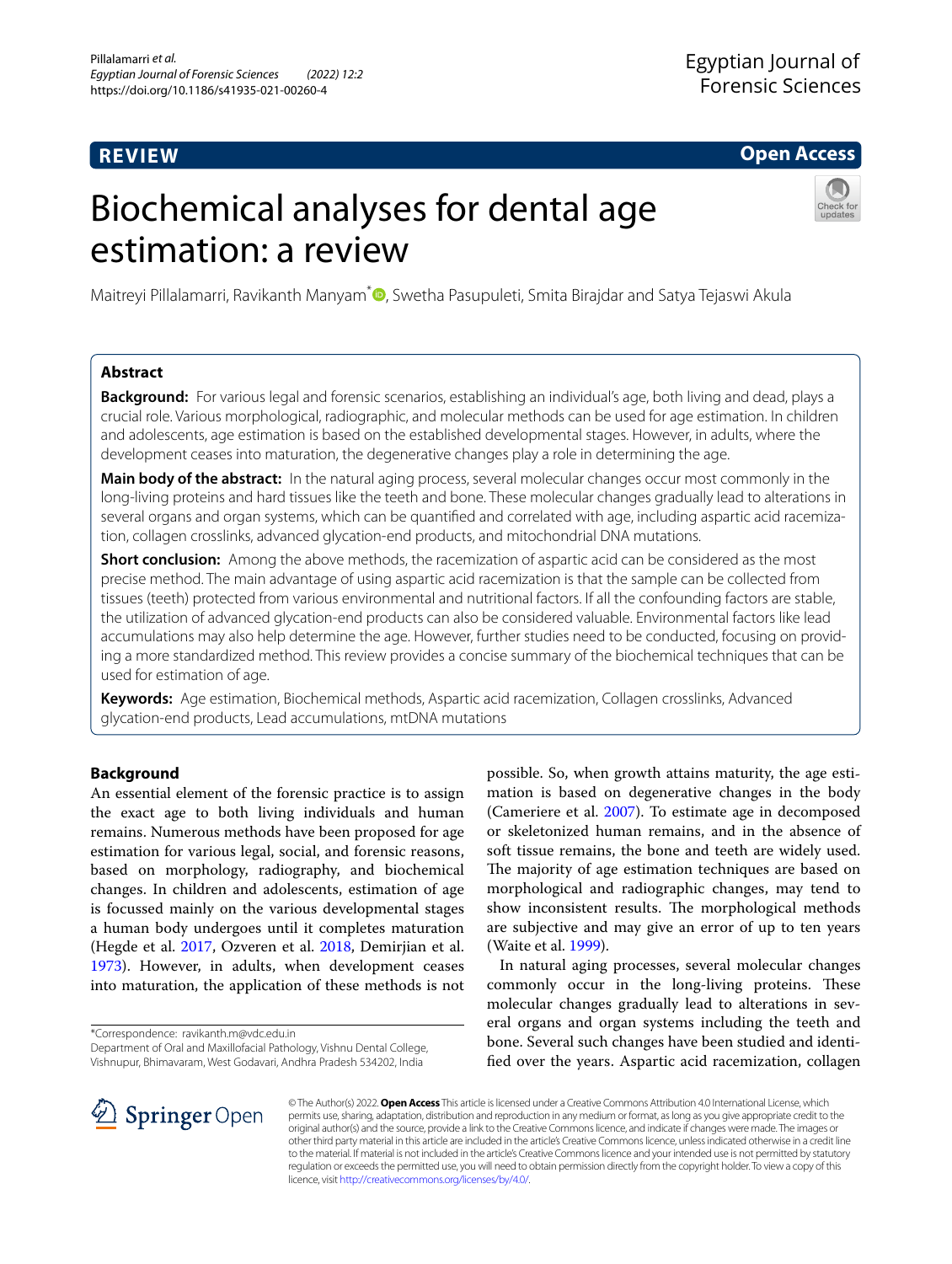

<span id="page-1-0"></span>crosslinks, advanced glycation-end products, and mitochondrial DNA (mtDNA) mutations are some of the most established methods of biochemical age estimation. The environmental factors, such as lead accumulation, may also play a role in determining the age. The current narrative review describes the various biochemical methods, the methodology, advantages, and drawbacks concisely.

# **Main text**

## **Aspartic acid racemization (AAR)**

In most living organisms, optically active amino acids initially consist of only L-forms, which partially get converted into D-forms until an equilibrium is obtained (Ogino and Ogino [1988](#page-6-3)). Under this equilibrium, the D/L ratio of aspartic acid is 1.0 (Ogino et al. [1985\)](#page-6-4). This conversion is known as racemization, which causes alterations in the conformation of metabolically stable proteins, thereby inducing changes in their biochemical activities (Fig. [1](#page-1-0)). It is temperature, pH, and humidity-dependent (Alkass et al. [2010](#page-5-1)). This phenomenon has been observed in long-living proteins. Among the amino acids, aspartic acid has the fastest rate of racemization, followed by alanine, glutamic acid, isoleucine, and leucine. Therefore, aspartic acid is most commonly used for age estimation. The chemical instability of asparaginyl and aspartyl residues in proteins may result in modifcations that increase the D-aspartate residue with age (Geiger and Clarke [1987](#page-6-5)). Amino acids undergo continuous formation and degradation. In such cases, tissues with long-living proteins and low metabolic rates provide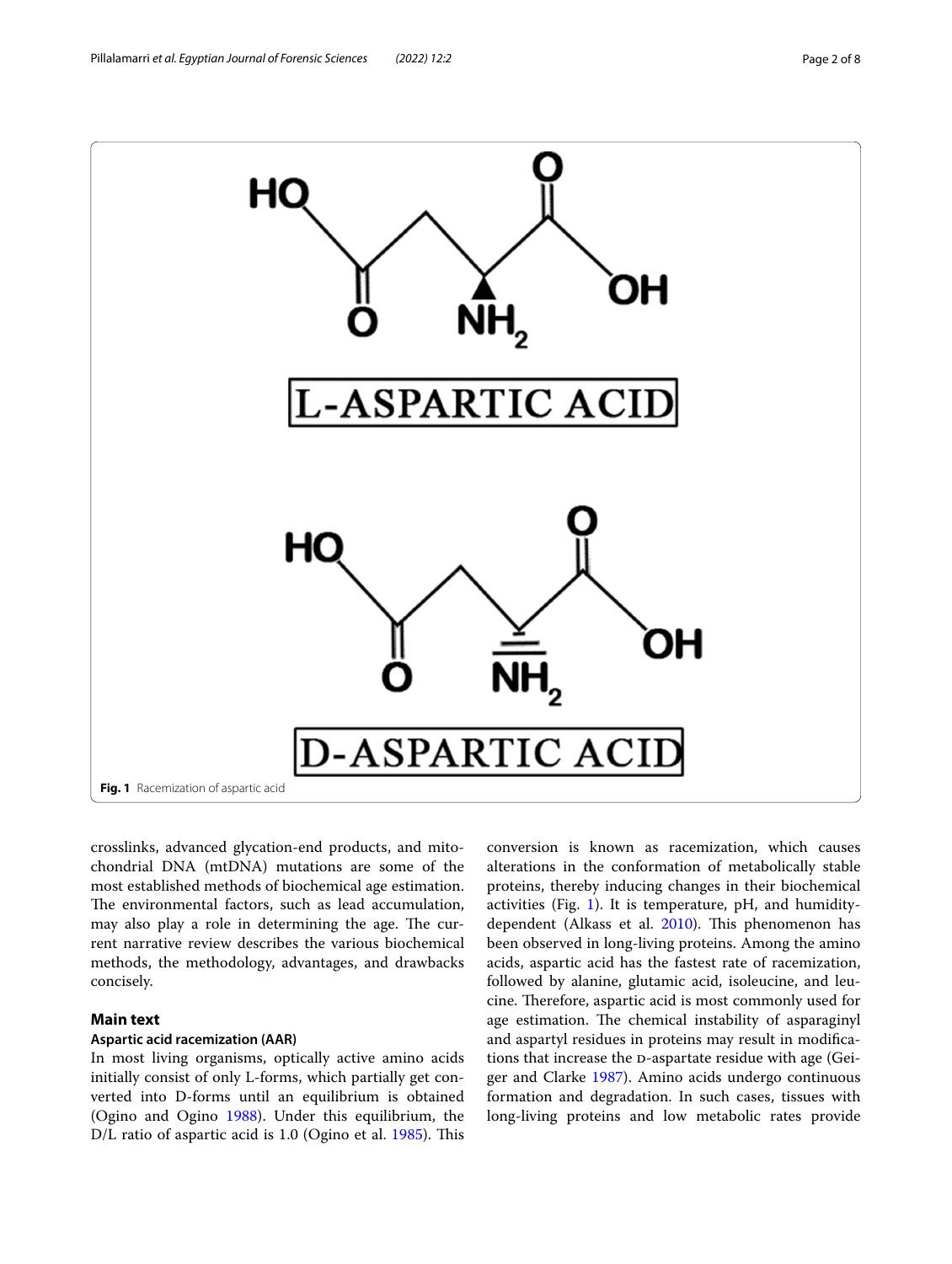more precise results than proteins with high metabolic rates (Alkass et al. [2010](#page-5-1)).

In humans, the presence of long-living proteins is observed in hard tissues of the teeth, bone (type I collagen, telopeptides, osteocalcin), sclera of the eye (elastin), lung parenchyma (elastin), arterial wall (elastin), and intervertebral disc. It is also observed in articular cartilage (proteoglycans), brain (tubulin, synapsin, proteoglycans, myelin base protein, white matter, β amyloid protein, tar protein), ocular lens (αA-crystallin), cartilage, membrane proteins of erythrocytes, and skin (Ritz-Timme and Collins [2002\)](#page-7-1).

Even after all other soft tissues have degenerated, hard tissues like the teeth and bone are well preserved. The teeth, in particular, are frequently conserved even when most of the bones have been destroyed or mutilated. In 1975, Helfman and Bada frst used the aspartic acid racemization method in dentin to assess age (Helfman and Bada [1975](#page-6-6)). Subsequently, several studies have been conducted by analyzing various dental tissues like enamel (Griffin et al. [2010](#page-6-7)), dentin (Helfman and Bada [1976](#page-6-8)), (Ohtani and Yamamoto [2010;](#page-6-9) Minegishi et al. [2019](#page-6-10)), cementum (Ohtani et al. [1995](#page-6-11)), and using the tooth as a whole unit. The rate of aspartic acid racemization in root dentin was investigated in a Polish population (Wochna et al. [2018](#page-7-2)), and researchers found a strong correlation (0.96–0.98) between chronological age and aspartic acid racemization levels, with a standard estimation error of 2.95–4.84 years. A correlation between the age of dentin and the extent of aspartic acid racemization was identifed to be approximately 0.96 with a standard error of 5.69 years (Ritz et al. [1990\)](#page-7-3).

The extent of post mortem preservation on aspartic acid racemization in the dentin of healthy, impacted, and carious teeth were studied and noted that the teeth can be preserved for up to 10 years, showing a negligible efect on estimated values with an error of 4 years (Ogino et al. [1985\)](#page-6-4). The presence of caries in teeth has been shown to influence the rate of racemization (Griffin et al. [2008](#page-6-12)). Deviations up to 20.39 years were noted in carious teeth (Sirin et al. [2018\)](#page-7-4). It is assumed that caries induce protein degradation, which thereby generates small fragments of lower steric hints, leading to faster accumu-lation of p-aspartic acid (Collins et al. [1999](#page-6-13)). Protein degradation is observed in cases of archaeological tooth samples with long post-depositional intervals, which may lead to the formation of smaller peptide fragments. This may lead to a faster conversion of L-forms to D-forms, resulting in increased accumulation of D-Asp and hence may show false high age at death estimates (Mahlke et al. [2021](#page-6-14)).

The aspartic acid racemization is also observed in deciduous teeth and a correlation between

chronological age and rate of racemization has been identified  $(r=0.824-0.98)$ , proving it to be applicable in deciduous teeth (Ohtani [1994](#page-6-15)).

With the increase in temperature, the extent of aspartic acid racemization increases signifcantly (*r*=0.913; *p*<0.01) with heating time, and the stability rates of dentin at diferent temperatures (22–25°C, 4°C, and −30°C) showed no signifcant changes after 1 year with an error range of 5 years (Minegishi et al. [2019](#page-6-10)). The position of teeth and the time taken for dentin formation also infuence the rate of racemization and is highest in the frst molars in the middle-aged population and second molars in elderly individuals (Ohtani et al. [2003\)](#page-6-16). No diferences in racemization rates were noted between the jaws (Rajkumari et al. [2013\)](#page-7-5).

High power liquid chromatography (HPLC) and gas chromatography (GC) are generally used to analyze the racemic mixture. In the various available HPLCs, ionexchange chromatography (IEC) is usually preferred (Kaufman and Manley [1998\)](#page-6-17). The gas chromatographic method is considered as the most sensitive method (Minegishi et al.  $2019$ ). The procedure involves acid extraction, which results in two parts: the acid-soluble and the insoluble acid fraction. The soluble acid fraction mainly consists of collagen, and the insoluble fraction consists of non-collagenous proteins. The insoluble acid fraction (collagen) undergoes constant remodeling. The rate of racemization is rapid in the non-collagenous proteins. The D-aspartate accumulates with age predominantly in the non-collagenous proteins (Ritz et al. [1994](#page-7-6)). Such non-collagenous proteins like osteocalcin are also found in bone, and the extent of aspartic acid racemization using osteocalcin is the measure of the aging of these proteins, thereby measuring an individual's age. However, the correlation between the rate of racemization and age varies with the type of bone used, the highest being in the sternum and the lowest in the pelvic and sacral bone (Ohtani et al.  $2002$ ). The alveolar bone, a metabolically more active bone, shows an increased ratio of racemization with age. The rate is significantly higher in males than in females. However, the alveolar bone cannot be used in edentulous individuals (Ohtani et al. [2007\)](#page-6-19).

Non-dental tissues like the yellow ligament of the spine, and sclera, contain long-living proteins like elastin that accumulate D-aspartate residues, making it a suitable testing sample with results closer to the actual age and less time consuming. But during sample collection, elastin's purifcation is necessary as the AAR is strongly infuenced by collagen contamination (Ritz-Timme et al. [2003](#page-7-7)). However, it is not reliable for corpses under the infuence of high temperatures (Klumb et al. [2016\)](#page-6-20). Evidence suggests that this method is highly accurate and precise in determining the age in both humans and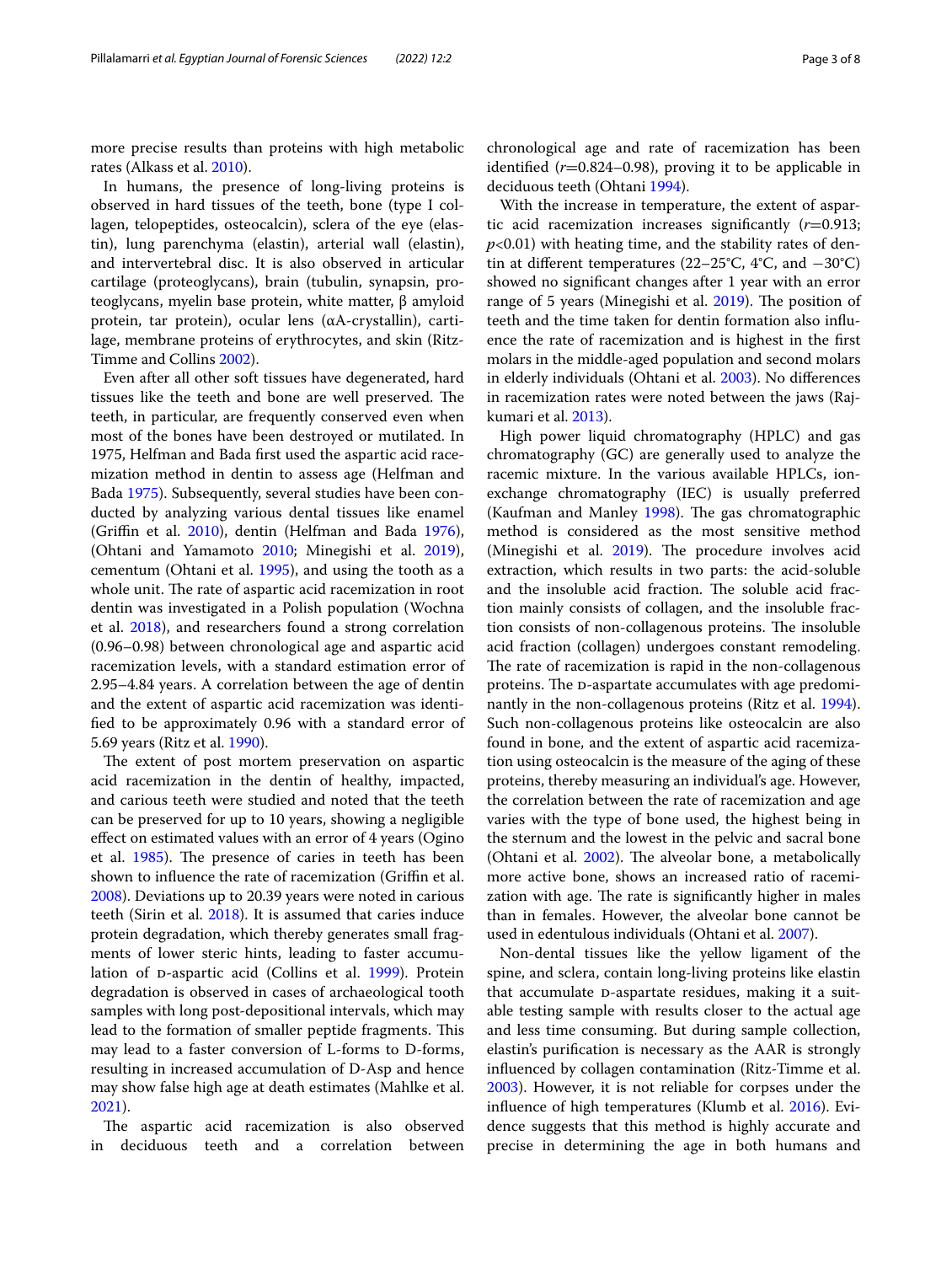cadavers with an error of fewer than  $\pm$  3 years (Ohtani and Yamamoto [2010](#page-6-9)).

## **Collagen crosslinks**

The central portion of type I collagen has a triple-helical structure to stabilize the collagen network between which covalent crosslinks exist (Eyre [1987](#page-6-21)). These reducible crosslinks are present in newly synthesized collagen. Their proportion rapidly increases during the growth phase to reach a maximum. As the growth rate slows down, the proportion of these crosslinks decreases and forms a mature non-reducible crosslink (Robins et al. [1973](#page-7-8)). These age-related changes are observed in the skin (Robins et al. [1973\)](#page-7-8), dentin (Mechanic et al. [1971](#page-6-22)), and cartilage (Eyre and Oguchi [1980](#page-6-23)).

The crosslink patterns are characteristic and are formed by two divalent crosslinks of dehydro-dihydroxylysinonorleucine and dehydro-hydroxylysinonorleucine. The bone and dentin collagen also contain two non-reducible crosslinks of hydroxypyridinium, namely pyridinoline and deoxypyridinoline. The calcified tissues of bone and teeth show a signifcant peak in lysyl hydroxypyriidinium residues (Eyre et al. [1984](#page-6-24)).

Pyridinoline is a non-reducible crosslink, which is the main maturation product of reducible crosslinks prominent in bone and dentin (Fugimoto et al. [1978\)](#page-6-25). It has a 3-hydroxypyridinium ring with a three side-chain that embodies their hydrolysine residues. It is abundant in adult cartilage at one residue per collagen molecule. Almost all reducible crosslinks in cartilage collagen seem to progress rapidly to hydroxypyridinum crosslinks. Deoxypyridinoline has been identifed as a minor component in the adult dentin residues.

The correlation between collagen crosslinks and age has been studied, and it was observed that the hydroxypyridinium crosslinks increased with age (Walters and Eyre [1983](#page-7-9)). Evaluation of deoxypyridinoline crosslinks from dentin can show an error of 14.9 years (Martin-De Las Heras et al. [1999](#page-6-26)). Analysis of these crosslinks is studied using enzyme immunoassay and chromatography.

Analysis of dentin at diferent ages, therefore, is a useful index of the rate of maturation of hydroxylysine-based crosslinks in collagen fbrils. However, the estimated age can have a high error rate. Standardization needs further research.

### **Advanced glycation‑end products (AGEs)**

Louis–Camille Maillard, in 1912, discovered that when amino acids are heated in the presence of reducing sugars, they turn brown. This biological process results in the formation of advanced glycation-end products, known as Maillard reaction. It involves a non-enzymatic reaction of the blood glucose with body proteins, which leads to a cumulative modifcation of tissue proteins throughout the body (Tessier [2010\)](#page-7-10). Maillard reaction can be described in three stages: early, intermediate, and late stages (Singh et al. [2001\)](#page-7-11). In the early stage, reducing sugars like glucose, fructose, mannose, and galactose react with diferent molecules like proteins, nucleic acids, and lipids to form a stable ketoamide called Amadori compound. In the next stage, this Amadori compound further degrades into various carbonyl compounds like glyoxal, 3-deoxyglucosone, and methylglyoxal. The final stage involves reactions between the carbonyl compound with amino acids, leading to complex rearrangements, cleavage, and covalent binding reactions of the Amadori prod-ucts (Fig. [2](#page-4-0)). This Amadori arrangement is irreversible and results in the formation of stable adducts and protein crosslinks called advanced glycation products (Schleicher and Wieland [1986\)](#page-7-12).

Various end products including pentosidine (Sell and Monnier [1990\)](#page-7-13), fructoselysine (Lyons et al. [1991](#page-6-27)), and N€ -carboxymethyl lysine (CML) (Fu et al. [1996\)](#page-6-28) have been analyzed. These AGEs accumulate in long-lived proteins. They can cause tissue damage and may also contribute to the development of complications in diabetes mellitus (Brown et al. [2005](#page-5-2)), atherosclerosis (Brownlee [1994\)](#page-5-3), aging (Fu et al. [1996](#page-6-28)), and Alzheimer's disease (Vitek et al. [1994](#page-7-14)). Systemic conditions like advanced renal diseases, hypertension, infammation, oxidative stress, and hyperglycemia also accelerate the formation of AGEs (Singh et al. [2001](#page-7-11)). The formation of these products in vitro and in vivo is turnover dependent on the chemically modifed protein target and sugar concentration. These AGEs easily bind to collagen and act as a crosslink between the collagen fbrils in collagen-rich tissues like the crystalline lens (Lyons et al. [1991\)](#page-6-27), articular cartilage, aorta (Oimomi et al. [1989](#page-6-29)), rib cartilage, skin collagen (Dyer et al. [1993\)](#page-6-30), intervertebral disc, and dentin.

Along with nutrients, dentin also receives AGEs from the blood vessels. They form crosslinks with collagen fbers and induce various mechanical and morphological changes in dentin, along with brownish discoloration (Ilea et al. [2018\)](#page-6-31). By analyzing the degradation of dentin collagen by carboxylic protease, the characteristic Maillard fuorescence can be noticed (Kleter et al. [1997\)](#page-6-32). An early Maillard reaction product, called furosine, has been examined in healthy and carious dentin (Kleter et al. [1998\)](#page-6-33). AGEs like CML get accumulated in dentin physiologically, which can be used for analysis (Miura et al. [2014](#page-6-34)). Pentosidine levels in root dentin (including healthy, diabetic, stored, and heated root dentin) can be quantifed and used for age estimation. Heated and carious teeth show high levels of pentosidine (Greis et al. [2018](#page-6-35)). In cases of long post-depositional intervals, pentosidine levels remain stable in the dentinal collagen. It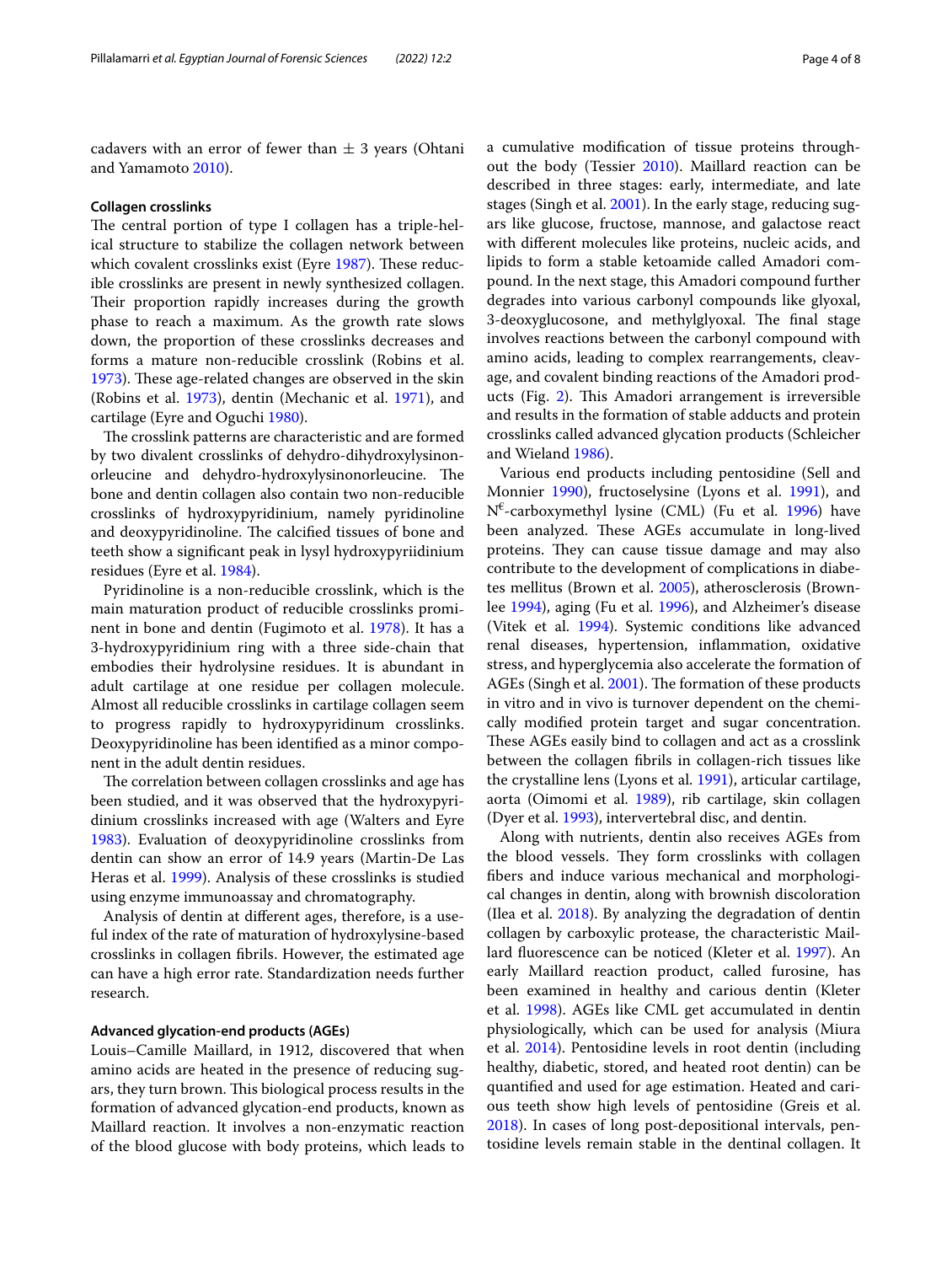

<span id="page-4-0"></span>is assumed that the glycation-based changes stabilize the afected region and protect it from degradation. In a recently conducted study on archaeological samples, results have shown that the age estimation by measuring the pentosidine levels has proven to be more accurate in comparison to D-Asp (Mahlke et al. [2021\)](#page-6-14).

The advanced glycation-end products can be analyzed using fuorescence spectroscopy, mechanical indentation analysis, immunohistochemical staining, and immuneelectron microscopy (Miura et al. [2014\)](#page-6-34), HPLC (Requena et al. [2003\)](#page-7-15), gas chromatography-mass spectroscopy (GC-MS), and enzyme-linked immunosorbent assay (ELISA). However, various factors infuence the accumulation of these products. Elevated blood glucose levels may lead to increased production of AGEs, which can be analyzed from tissues like the skin collagen, blood vessel walls, and interstitial connective tissue. Therefore, individuals with diabetes can give false high age estimates. Also, caries-afected teeth show higher values of pentosidine. More standardization is necessary for such samples.

## **Lead accumulation**

Lead is considered as one of the most signifcant pollutants in the environment. The major sources of lead are through the industrial complexes that release lead into

the environment through drinking water, fumes from car exhausts where leaded petrol is still in use, lead containing paints, leaded water pipes, and from traffic.

About 90% of lead is accumulated in the bones. The teeth, blood, and other soft tissues also contain considerable amount of lead which progressively increases with age. However, the blood lead levels are instantaneous, which refect an immediate lead exposure (Steenhout and Pourtois [1981\)](#page-7-16). In the bone, it is removed over time due to its remodeling, but in the teeth, once deposited, it cannot be removed as there is no turnover of apatite. Therefore, the teeth are the most suitable material for studying total past lead exposure (Grobler et al. [2000](#page-6-36)).

The concentration of lead has been used to study the pollutant levels primarily. However, lead levels in the teeth can also be utilized to analyze an individual's age due to its progressive accumulation (Bercovitz and Laufer [1991](#page-5-4)). In the teeth, dentin has been identifed as the leading site for lead accumulation as compared with enamel (Gulson and Gillings [1997\)](#page-6-37). A signifcant correlation between dentine lead levels and age was found in the Kuwaiti population and the diference between the real age and calculated age was  $1.3 + 4.8$  years  $(Al-Qattan and Elfawal 2010)$  $(Al-Qattan and Elfawal 2010)$ . The lead is separated using anion exchange chromatography and measured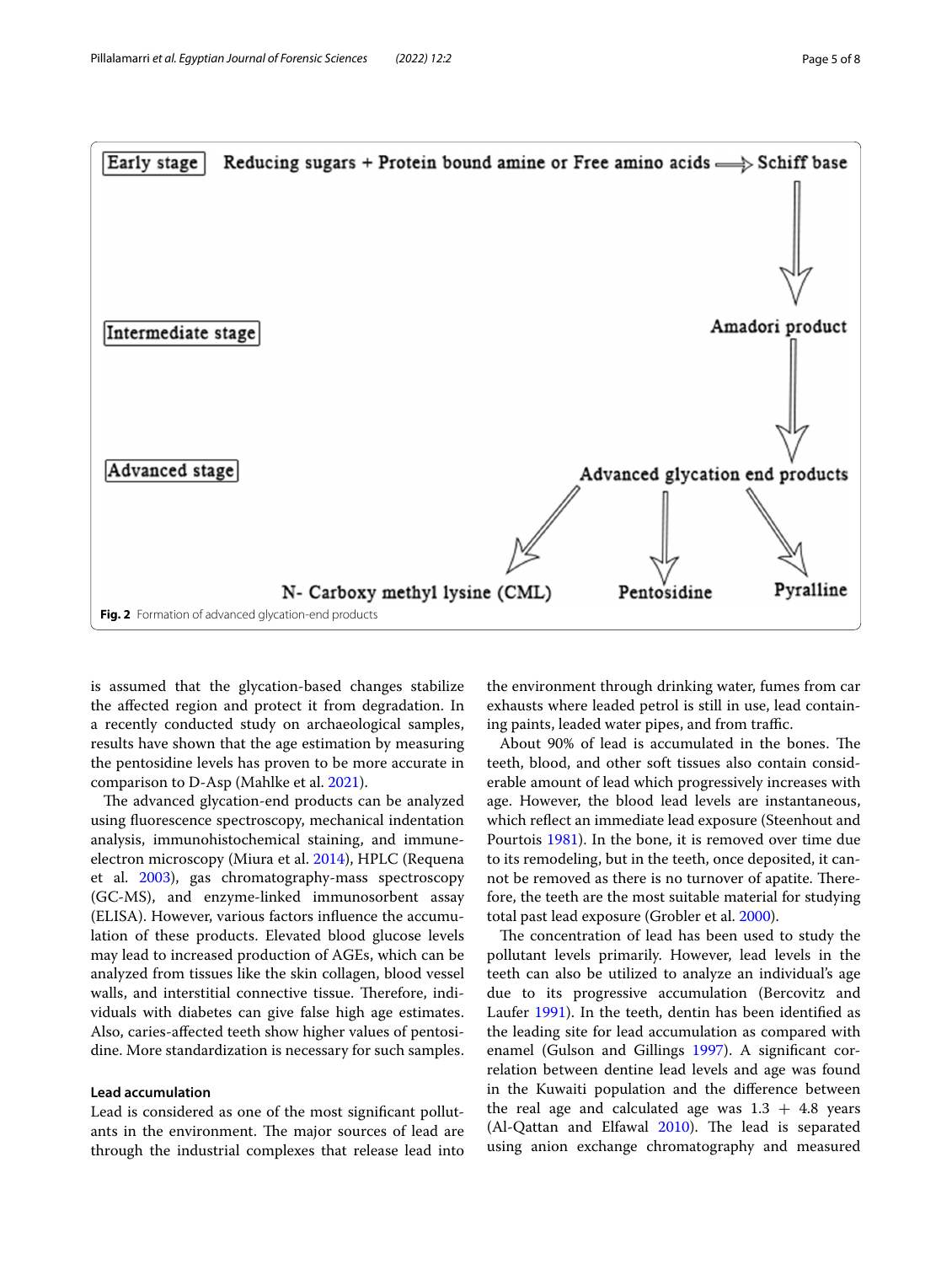using mass spectrophotometry, and atomic absorption spectrophotometry.

It is essential to note that the atmospheric lead levels infuence the amount accumulated, making it population and region-specifc. It may therefore be inapplicable as a generalized method for age estimation. Although if region-specifc lead levels can be determined and correlated with age, this method can be employed.

# **Mitochondrial DNA**

Mitochondrial DNA is present near the inner membrane of the mitochondria and is infuenced by the presence of free radicals which accumulate with age. As stated by Harman in the theory of aging, the production of free radicals increases with age. This can be explained as an imbalance between pro-oxidants and anti-oxidants (Harman [1956](#page-6-38)). During the breakdown of enzymes in mitochondria, reactive oxygen species are produced. These cause damage to proteins, nucleic acids, and phospholipids. This leads to the synthesis of functionally impaired respiratory sub-units, causing mitochondrial DNA mutations that get accumulated with age and cause degenerative diseases (Horan et al. [2012](#page-6-39)). Such somatic, age-related mitochondrial DNA mutations may cause inefficient cell function, leading to several clinical manifestations, including renal dysfunction, cardiomyopathy, and neurological diseases (Papiha et al. [1998\)](#page-7-17). Several studies have found a relation between mtDNA mutations and aging in tissues like the brain, skeletal muscle (Liu et al. [1998\)](#page-6-40), and heart (Corral-Debrinski et al. [1992](#page-6-41); Cortopassi et al. [1992\)](#page-6-42). A semiquantitative PCR conducted on dentin and pulp of third molars demonstrated a decrease in the quantity of mtDNA with age (Mörnstad et al. [1999](#page-6-43)). In addition, a strong linear negative correlation has been seen between the amplifcation of mtDNA and dentin age using real-time PCR in third molars (Zapico and Ubelaker [2016](#page-7-18)).

The mtDNA damage is measured using real-time PCR. The process, however, is time-consuming, expensive, and technique-sensitive. The forensic implications of this method still need to be standardized for practical applications. The relation between the mutations and aging needs further evaluation for better applications in ancestry studies and to estimate age at death.

# **Conclusions**

Among the above chemical methods, the most precise method is the racemization of the aspartic acid. Research for the standardization of sample collection, accuracy, and method reliability has been conducted in diferent parts of the world. The main advantage of using AAR is that the sample can be collected from tissues most protected from environmental and nutritional factors

(teeth). If all the confounding factors are stable, the utilization of AGE products can also be considered valuable. However, these methods require studies focusing on providing a more standardized method. It is indispensable to note that all the above methods are invasive and involve the entire tooth destruction.

#### **Abbreviations**

AAR: Aspartic acid racemization; EDTA: Ethylenediaminetetraacetic acid; AGE: Advanced glycation-end product; mtDNA: Mitochondrial DNA; HPLC: High power liquid chromatography; GC: Gas chromatography; IEC: Ion-exchange chromatography; GC-MS: Gas chromatography-mass spectroscopy; ELISA: Enzyme-linked immunosorbent assay.

#### **Acknowledgements**

Authors acknowledge the Vishnu Dental College, Bhimavaram, Andhra Pradesh, India.

#### **Authors' contributions**

PM reviewed literature, collected data, and drafted manuscript. RM reviewed literature, collected data, and drafted manuscript. PS edited the data and made necessary corrections. SB edited the data and made necessary corrections. STA edited the data and made necessary corrections. The authors have read and approved the fnal manuscript.

#### **Funding**

None.

#### **Availability of data and materials**

Not required.

#### **Declarations**

**Ethics approval and consent to participate** Not applicable.

#### **Consent for publication**

Not applicable.

#### **Competing interests**

The authors declare that they have no competing interests.

Received: 25 April 2021 Accepted: 12 December 2021 Published online: 11 January 2022

#### **References**

- <span id="page-5-1"></span>Alkass K, Buchholz BA, Ohtani S et al (2010) Age estimation in forensic sciences: application of combined aspartic acid racemization and radiocarbon analysis. Mol Cell Proteomics 9:1022–1030. [https://doi.org/10.1074/](https://doi.org/10.1074/mcp.M900525-MCP200) [mcp.M900525-MCP200](https://doi.org/10.1074/mcp.M900525-MCP200)
- <span id="page-5-5"></span>Al-Qattan SI, Elfawal MA (2010) Signifcance of teeth lead accumulation in age estimation. J Forensic Leg Med 17:325–328. [https://doi.org/10.1016/j.jfm.](https://doi.org/10.1016/j.jflm.2010.05.001) [2010.05.001](https://doi.org/10.1016/j.jflm.2010.05.001)
- <span id="page-5-4"></span>Bercovitz K, Laufer D (1991) Age and gender infuence on lead accumulation in root dentine of human permanent teeth. Arch Oral Biol 36:671–673. [https://doi.org/10.1016/0003-9969\(91\)90020-U](https://doi.org/10.1016/0003-9969(91)90020-U)
- <span id="page-5-2"></span>Brown SM, Smith DM, Alt N et al (2005) Tissue-specifc variation in glycation of proteins in diabetes: evidence for a functional role of Amadoriase enzymes. Ann N Y Acad Sci 1043:817–823. [https://doi.org/10.1196/annals.](https://doi.org/10.1196/annals.1333.094) [1333.094](https://doi.org/10.1196/annals.1333.094)
- <span id="page-5-3"></span>Brownlee M (1994) Lilly lecture 1993: glycation and diabetic complications. Diabetes 43:836–841
- <span id="page-5-0"></span>Cameriere R, Ferrante L, Belcastro MG et al (2007) Age estimation by pulp/ tooth ratio in canines by peri-apical X-rays. J Forensic Sci 52:166–170. <https://doi.org/10.1111/j.1556-4029.2006.00336.x>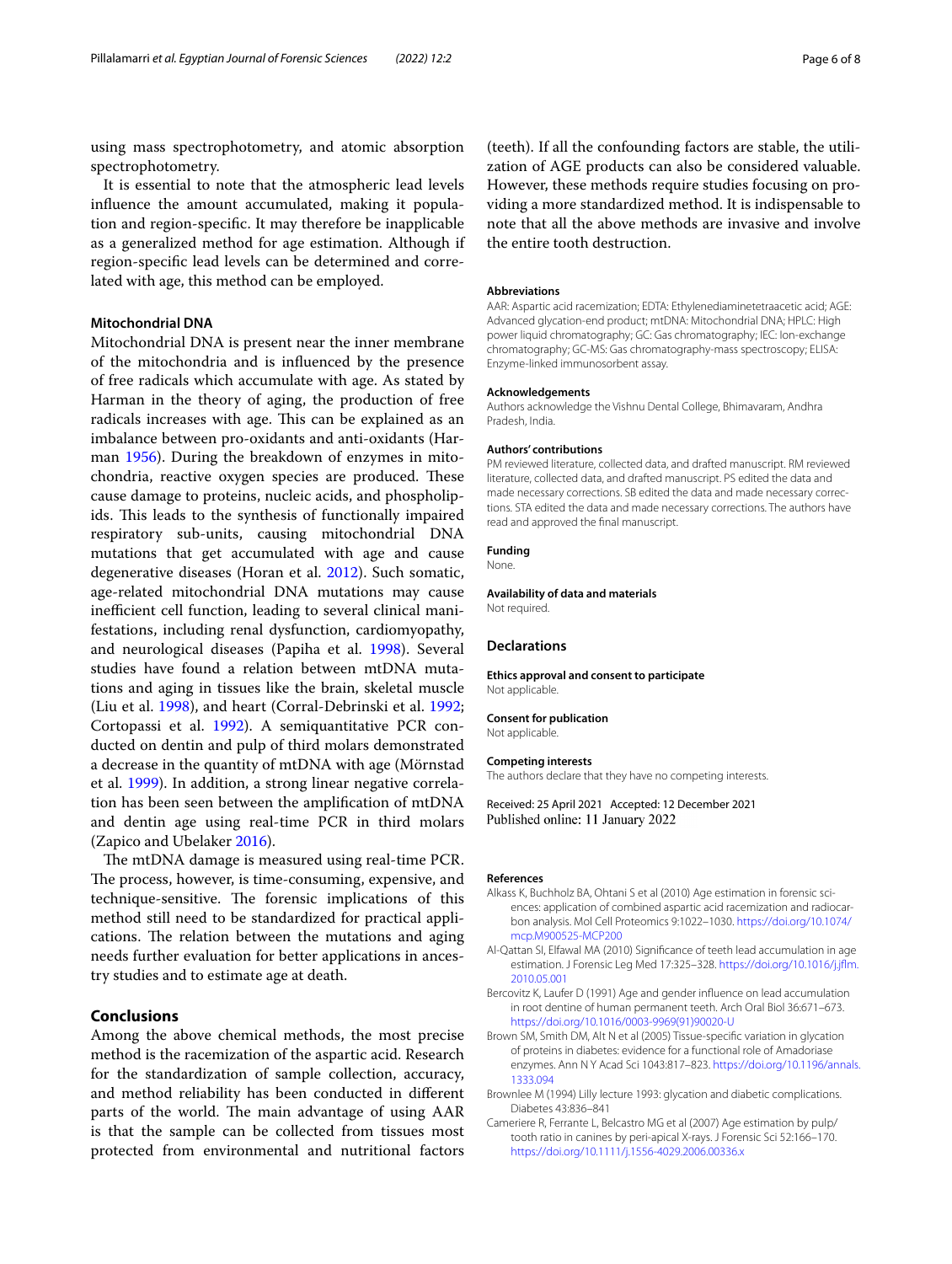<span id="page-6-13"></span>Collins MJ, Waite ER, Van Duin ACT (1999) Predicting protein decomposition: the case of aspartic–acid racemization kinetics. Phil Trans R Soc Lond B 354:51–64.<https://doi.org/10.1098/rstb.1999.0359>

- <span id="page-6-41"></span>Corral-Debrinski M, Shofner JM, Lott MT, Wallace DC (1992) Association of mitochondrial DNA damage with aging and coronary atherosclerotic heart disease. Mutat Res 275:169–180. [https://doi.org/10.1016/0921-](https://doi.org/10.1016/0921-8734(92)90021-G) [8734\(92\)90021-G](https://doi.org/10.1016/0921-8734(92)90021-G)
- <span id="page-6-42"></span>Cortopassi GA, Shibata D, Soong NW, Arnheim N (1992) A pattern of accumulation of a somatic deletion of mitochondrial DNA in aging human tissues. Proc Natl Acad Sci U S A 89:7370–7374. [https://doi.org/10.1073/](https://doi.org/10.1073/pnas.89.16.7370) [pnas.89.16.7370](https://doi.org/10.1073/pnas.89.16.7370)
- <span id="page-6-2"></span>Demirjian A, Goldstein H, Tanner JM (1973) Demirjian, A., A new system of dental age assessment, Human Biology, 45:2 (1973:May) p.211. Hum Biol 45:211–227
- <span id="page-6-30"></span>Dyer DG, Mccance DR, Baynes JW et al (1993) Accumulation of Maillard reaction products in skin collagen in diabetes and aging. Accumulation of Maillard Reaction Products in Skin Collagen in Diabetes and Aging. J Clin Invest 91:2463.<https://doi.org/10.1172/JCI116481>
- <span id="page-6-21"></span>Eyre D (1987) Collagen cross-linking amino acids. Methods Enzymol 144:115– 139. [https://doi.org/10.1016/0076-6879\(87\)44176-1](https://doi.org/10.1016/0076-6879(87)44176-1)
- <span id="page-6-24"></span>Eyre DR, Koob TJ, Van Ness KP (1984) Quantitation of hydroxypyridinium crosslinks in collagen by high-performance liquid chromatography. Anal Biochem 137:380–388. [https://doi.org/10.1016/0003-2697\(84\)90101-5](https://doi.org/10.1016/0003-2697(84)90101-5)
- <span id="page-6-23"></span>Eyre DR, Oguchi H (1980) The hydroxypyridinium crosslinks of skeletal collagens: their measurement, properties and a proposed pathway of formation. Biochem Biophys Res Commun 92:403–410. [https://doi.org/](https://doi.org/10.1016/0006-291X(80)90347-2) [10.1016/0006-291X\(80\)90347-2](https://doi.org/10.1016/0006-291X(80)90347-2)
- <span id="page-6-28"></span>Fu M, Jenkins AJ, Lyons TJ, Baynes JW (1996) The advanced glycation end product, N E-(carboxymethyl)lysine, is a product of both lipid peroxidation and glycoxidation reactions. J Biol Chem 271:9982–9986
- <span id="page-6-25"></span>Fujimoto D, Moriguchi T (1978) Pyridinoline, a non-reducible crosslink of collagen. Quantitative determination, distribution, and isolation of a crosslinked peptide. J Biochem. 83(3):863–867. [https://doi.org/10.1093/](https://doi.org/10.1093/oxfordjournals.jbchem.a131983) [oxfordjournals.jbchem.a131983](https://doi.org/10.1093/oxfordjournals.jbchem.a131983) PMID: 641035
- <span id="page-6-5"></span>Geiger T, Clarke S (1987) Deamidation, isomerization, and racemization at asparaginyl and aspartyl residues in peptides. Succinimide-linked reactions that contribute to protein degradation. J Biol Chem 262:785–794. [https://doi.org/10.1016/S0021-9258\(19\)75855-4](https://doi.org/10.1016/S0021-9258(19)75855-4)
- <span id="page-6-35"></span>Greis F, Reckert A, Fischer K, Ritz-Timme S (2018) Analysis of advanced glycation end products (AGEs) in dentine: useful for age estimation? Int J Legal Med 132:799–805. <https://doi.org/10.1007/s00414-017-1671-x>
- <span id="page-6-12"></span>Griffin RC, Moody H, Penkman KEH, Collins MJ (2008) The application of amino acid racemization in the acid soluble fraction of enamel to the estimation of the age of human teeth. Forensic Sci Int 175:11–16. [https://doi.org/10.](https://doi.org/10.1016/j.forsciint.2007.04.226) [1016/j.forsciint.2007.04.226](https://doi.org/10.1016/j.forsciint.2007.04.226)
- <span id="page-6-7"></span>Grifn RC, Penkman KEH, Moody H, Collins MJ (2010) The impact of random natural variability on aspartic acid racemization ratios in enamel from diferent types of human teeth. Forensic Sci Int 200:148–152. [https://doi.](https://doi.org/10.1016/j.forsciint.2010.04.005) [org/10.1016/j.forsciint.2010.04.005](https://doi.org/10.1016/j.forsciint.2010.04.005)
- <span id="page-6-36"></span>Grobler SR, Theunissen FS, Kotze TJVW (2000) The relation between lead concentrations in human dental tissues and in blood. Arch Oral Biol 45:607–609. [https://doi.org/10.1016/S0003-9969\(00\)00024-8](https://doi.org/10.1016/S0003-9969(00)00024-8)
- <span id="page-6-37"></span>Gulson BL, Gillings BR (1997) Lead exchange in teeth and bone - a pilot study using stable lead isotopes. Environ Health Perspect 105:820–824. [https://](https://doi.org/10.1289/ehp.97105820) [doi.org/10.1289/ehp.97105820](https://doi.org/10.1289/ehp.97105820)
- <span id="page-6-38"></span>Harman D (1956) Aging: a theory on free radical radiation chemistry. J Gerontol 11:298–300
- <span id="page-6-0"></span>Hegde S, Patodia A, Dixit U (2017) A comparison of the validity of the Demirjian, Willems, Nolla and Häävikko methods in determination of chronological age of 5–15 year-old Indian children. J Forensic Leg Med 50:49–57. [https://doi.org/10.1016/j.jfm.2017.07.007](https://doi.org/10.1016/j.jflm.2017.07.007)
- <span id="page-6-6"></span>Helfman PM, Bada JL (1975) Aspartic acid racemization in tooth enamel from living humans. Proc Natl Acad Sci U S A 72:2891–2894. [https://doi.org/10.](https://doi.org/10.1073/pnas.72.8.2891) [1073/pnas.72.8.2891](https://doi.org/10.1073/pnas.72.8.2891)
- <span id="page-6-8"></span>Helfman PM, Bada JL (1976) Aspartic acid racemisation in dentine as a measure of ageing. Nature 262:279–281
- <span id="page-6-39"></span>Horan MP, Pichaud N, Ballard JWO (2012) Review: quantifying mitochondrial dysfunction in complex diseases of aging. J Gerontol - Biol Sci 67(A):1022–1035<https://doi.org/10.1093/gerona/glr263>
- <span id="page-6-31"></span>Ilea A, Băbţan AM, Boşca BA et al (2018) Advanced glycation end products (AGEs) in oral pathology. Arch Oral Biol 93:22–30. [https://doi.org/10.](https://doi.org/10.1016/j.archoralbio.2018.05.013) [1016/j.archoralbio.2018.05.013](https://doi.org/10.1016/j.archoralbio.2018.05.013)
- <span id="page-6-17"></span>Kaufman DS, Manley WF (1998) A new procedure for determining DL amino acid ratios in fossils using reverse phase liquid chromatography. Quat Sci Rev 17:987–1000. [https://doi.org/10.1016/S0277-3791\(97\)00086-3](https://doi.org/10.1016/S0277-3791(97)00086-3)
- <span id="page-6-32"></span>Kleter GA, Damen JJM, Buijs MJ, Ten CJM (1997) The Maillard reaction in demineralized dentin in vitro. Eur J Oral Sci 105:278–284. [https://doi.org/10.](https://doi.org/10.1111/j.1600-0722.1997.tb00212.x) [1111/j.1600-0722.1997.tb00212.x](https://doi.org/10.1111/j.1600-0722.1997.tb00212.x)
- <span id="page-6-33"></span>Kleter GA, Damen JJM, Buijs MJ, Ten Cate JM (1998) Modifcation of amino acid residues in carious dentin matrix. J Dent Res 77:488–495. [https://doi.org/](https://doi.org/10.1177/00220345980770030801) [10.1177/00220345980770030801](https://doi.org/10.1177/00220345980770030801)
- <span id="page-6-20"></span>Klumb K, Matzenauer C, Reckert A et al (2016) Age estimation based on aspartic acid racemization in human sclera. Int J Legal Med 130:207–211. <https://doi.org/10.1007/s00414-015-1255-6>
- <span id="page-6-40"></span>Liu VWS, Zhang C, Nagley P (1998) Mutations in mitochondrial DNA accumulate diferentially in three diferent human tissues during ageing. Nucleic Acids Res 26:1268–1275. <https://doi.org/10.1093/nar/26.5.1268>
- <span id="page-6-27"></span>Lyons TJ, Silvestri G, Dunn JA et al (1991) Role of glycation in modifcation of lens crystallins in diabetic and nondiabetic senile cataracts. Diabetes 40:1010–1015.<https://doi.org/10.2337/diab.40.8.1010>
- <span id="page-6-14"></span>Mahlke NS, Renhart S, Talaa D et al (2021) Molecular clocks in ancient proteins: do they refect the age at death even after millennia? Int J Legal Med 135:1225–1233. <https://doi.org/10.1007/s00414-021-02522-1>
- <span id="page-6-26"></span>Martin-De Las Heras S, Valenzuela A, Villanueva E (1999) Deoxypyridinoline crosslinks in human dentin and estimation of age. Int J Legal Med 112:222–226. <https://doi.org/10.1007/s004140050240>
- <span id="page-6-22"></span>Mechanic G, Gallop PM, Tanzer ML (1971) The nature of crosslinking in collagens from mineralized tissues. Biochem Biophys Res Commun 45:644–653. [https://doi.org/10.1016/0006-291X\(71\)90465-7](https://doi.org/10.1016/0006-291X(71)90465-7)
- <span id="page-6-10"></span>Minegishi S, Ohtani S, Noritake K et al (2019) Preparation of dentin standard samples for age estimation based on increased aspartic acid racemization rate by heating. Leg Med 38:25–31. [https://doi.org/10.1016/j.legal](https://doi.org/10.1016/j.legalmed.2019.03.005) [med.2019.03.005](https://doi.org/10.1016/j.legalmed.2019.03.005)
- <span id="page-6-34"></span>Miura J, Nishikawa K, Kubo M et al (2014) Accumulation of advanced glycation end-products in human dentine. Arch Oral Biol 59:119–124. [https://doi.](https://doi.org/10.1016/j.archoralbio.2013.10.012) [org/10.1016/j.archoralbio.2013.10.012](https://doi.org/10.1016/j.archoralbio.2013.10.012)
- <span id="page-6-43"></span>Mörnstad H, Pfeifer H, Yoon C, Teivens A (1999) Demonstration and semiquantifcation of mtDNA from human dentine and its relation to age. Int J Legal Med 112:98–100.<https://doi.org/10.1007/s004140050209>
- <span id="page-6-3"></span>Ogino T, Ogino H (1988) Application to forensic odontology of aspartic acid racemization in unerupted and supernumerary teeth. J Dent Res 67:1319–1322.<https://doi.org/10.1177/00220345880670101501>
- <span id="page-6-4"></span>Ogino T, Ogino H, Nagy B (1985) Application of aspartic acid racemization to forensic odontology: post mortem designation of age at death. Forensic Sci Int 29:259–267. [https://doi.org/10.1016/0379-0738\(85\)90119-7](https://doi.org/10.1016/0379-0738(85)90119-7)
- <span id="page-6-15"></span>Ohtani S (1994) Age estimation by aspartic acid racemization in dentin of deciduous teeth. Forensic Sci Int 68:77–82. [https://doi.org/10.1016/0379-](https://doi.org/10.1016/0379-0738(94)90305-0) [0738\(94\)90305-0](https://doi.org/10.1016/0379-0738(94)90305-0)
- <span id="page-6-16"></span>Ohtani S, Ito R, Yamamoto T (2003) Diferences in the D/L aspartic acid ratios in dentin among diferent types of teeth from the same individual and estimated age. Int J Legal Med 117:149–152. [https://doi.org/10.1007/](https://doi.org/10.1007/s00414-003-0365-8) [s00414-003-0365-8](https://doi.org/10.1007/s00414-003-0365-8)
- <span id="page-6-18"></span>Ohtani S, Matsushima Y, Kobayashi Y, Yamamoto T (2002) Age estimation by measuring the racemization of aspartic acid from total amino acid content of several types of bone and rib cartilage: a preliminary account. J Forensic Sci 47:15202J. <https://doi.org/10.1520/jfs15202j>
- <span id="page-6-11"></span>Ohtani S, Sugimoto H, Sugeno H et al (1995) Racemization of aspartic acid in human cementum with age. Arch Oral Biol 40:91–95. [https://doi.org/10.](https://doi.org/10.1016/0003-9969(94)00156-6) [1016/0003-9969\(94\)00156-6](https://doi.org/10.1016/0003-9969(94)00156-6)
- <span id="page-6-9"></span>Ohtani S, Yamamoto T (2010) Age estimation by amino acid racemization in human teeth. J Forensic Sci 55:1630–1633. [https://doi.org/10.1111/j.1556-](https://doi.org/10.1111/j.1556-4029.2010.01472.x) [4029.2010.01472.x](https://doi.org/10.1111/j.1556-4029.2010.01472.x)
- <span id="page-6-19"></span>Ohtani S, Yamamoto T, Abe I, Kinoshita Y (2007) Age-dependent changes in the racemisation ratio of aspartic acid in human alveolar bone. Arch Oral Biol 52:233–236. <https://doi.org/10.1016/j.archoralbio.2006.08.011>
- <span id="page-6-29"></span>Oimomi M, Igaki N, Hata F et al (1989) Age- and diabetes-accelerated glycation in the human aorta. Arch Gerontol Geriatr 8:123–127. [https://doi.org/](https://doi.org/10.1016/0167-4943(89)90056-3) [10.1016/0167-4943\(89\)90056-3](https://doi.org/10.1016/0167-4943(89)90056-3)
- <span id="page-6-1"></span>Ozveren N, Serindere G (2018) Comparison of the applicability of Demirjian and Willems methods for dental age estimation in children from the